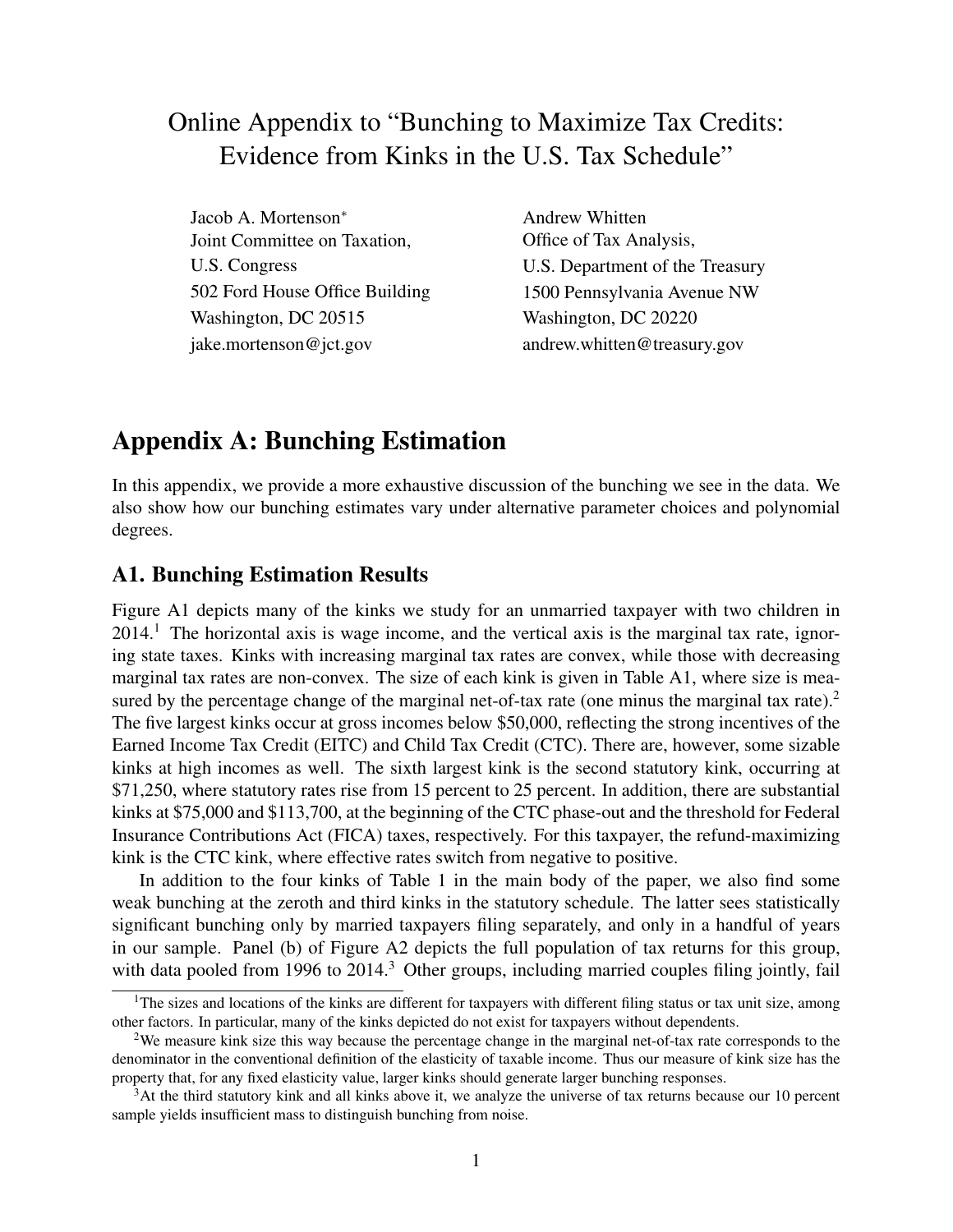

#### Figure A1: Kinks faced by a single parent with two children in 2014

Source: authors' calculations.

The vertical axis is marginal tax rates; the horizontal axis is wage income. We assume that the taxpayer (i) only has wage income, (ii) pays no state income taxes, (iii) has \$10,000 in itemized deductions, (iv) claims the EITC and CTC, and (v) does not claim the AOTC. We ignore the Alternative Minimum Tax. To measure PEP kink sizes we take the most conservative approach, assuming the marginal increment to income is \$2,500. See Appendix B for a discussion of this assumption. Kinks associated with the Making Work Pay Tax Credit – applicable in 2009 and 2010 – are not pictured here. Note that the CTC kink marks the transition from negative to positive marginal tax rates and therefore is the refund-maximizing kink for this group.

to respond during any years of our sample. Curiously, among married-filing-separately taxpayers, we find stronger responsiveness among wage earners than the self-employed. The former bunch in most years of our sample, while the latter bunch in only a handful of years.

The zeroth kink presents a potential censoring issue in the data, as taxpayers without selfemployment income are not required to file a tax return if their income is below this kink. In addition, taxpayers with children effectively do not face a kink here because the non-refundable portion of the CTC immediately eliminates their liability. For this reason, we only analyze childless, self-employed taxpayers at this kink. Their income distribution, centered around the kink and pooled across years 2002 to 2014, is displayed in panel (a) of Figure A2. This group produces small, statistically significant bunching in roughly half of the years in the sample.

### A2. Robustness of Bunching Estimation Technique

We now test our estimation technique for sensitivity to parameter choice and functional form. The three key parameters are binwidth ( $\delta$ ) and the sizes of the bunching window (W) and bunching region  $(R)$ . Binwidth measures how finely the data are collapsed when performing the analysis. The bunching window defines the area within which we count the total number of bunchers; we assume bunching does not occur outside the bunching window. Finally, the bunching region defines the area outside the bunching window that we use when constructing the counterfactual distribution of income if there were no kink.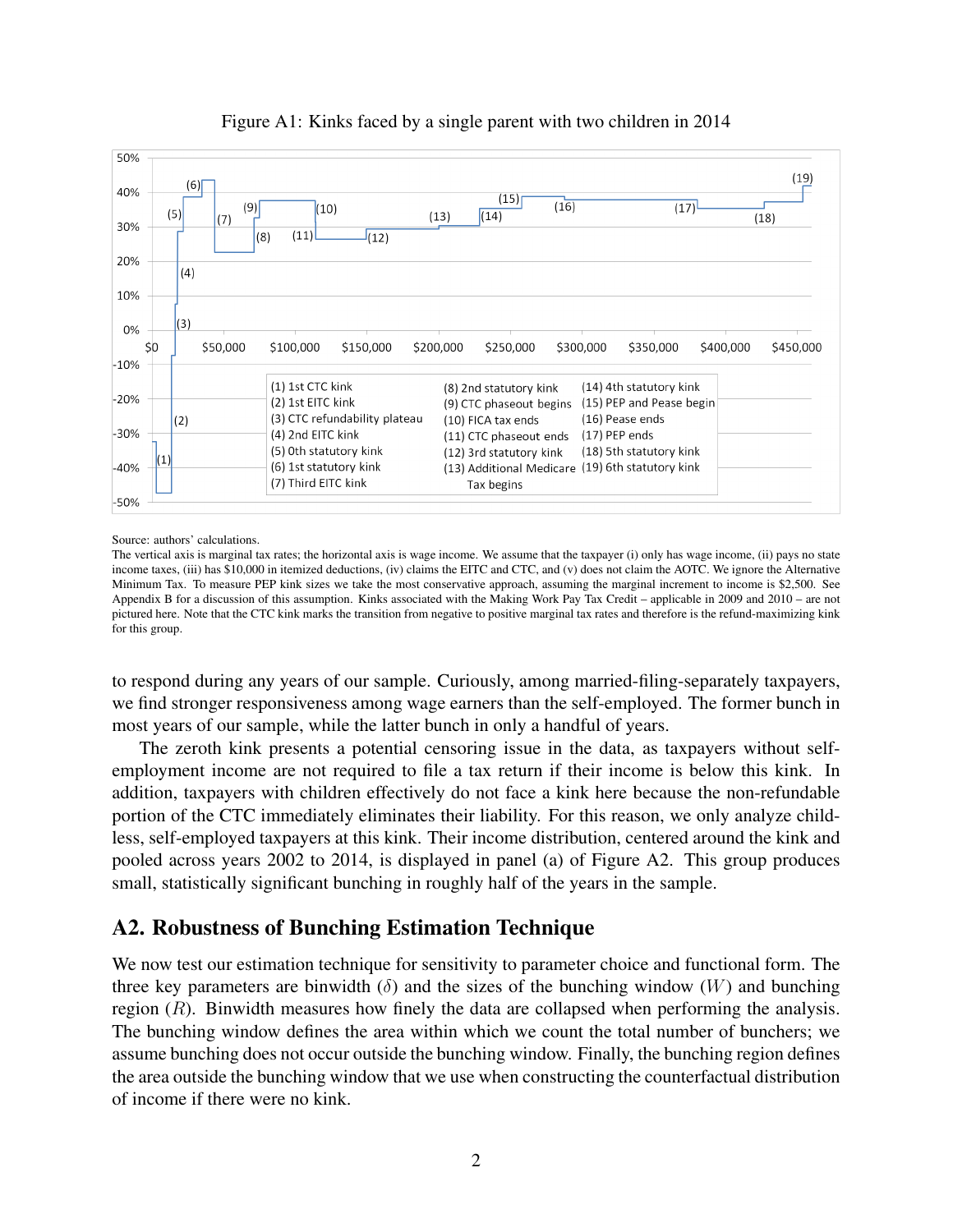|                                    | Gross     | Percentage<br>Point | Percentage      |
|------------------------------------|-----------|---------------------|-----------------|
| Kink                               | Income    | $\triangle NTR$     | $\triangle NTR$ |
| Third EITC kink                    | \$47,756  | $+21.1$             | $+37.4$         |
| First EITC kink                    | \$13,650  | $-40.0$             | $-27.2$         |
| Second EITC kink                   | \$17,830  | $-21.1$             | $-22.8$         |
| Zeroth statutory kink              | \$21,850  | $-10.0$             | $-14.0$         |
| CTC kink (maximizes refundability) | \$16,333  | $-15.0$             | $-14.0$         |
| Second statutory kink              | \$71,250  | $-10.0$             | $-12.9$         |
| Beginning of CTC refundability     | \$3,000   | $+15.0$             | $+11.3$         |
| Threshold for FICA taxes           | \$113,700 | $+06.2$             | $+09.9$         |
| First statutory kink               | \$34,800  | $-05.0$             | $-08.2$         |
| Beginning of CTC phase-out         | \$75,000  | $-05.0$             | $-07.4$         |
| Sixth statutory kink               | \$454,050 | $-04.6$             | $-07.3$         |
| End of CTC phase-out               | \$114,000 | $+05.0$             | $+07.3$         |
| Fourth statutory kink              | \$228,450 | $-05.0$             | $-07.2$         |
| Beginning of PEP and Pease         | \$257,800 | $-03.5$             | $-05.5$         |
| End of PEP                         | \$380,300 | $+02.5$             | $+04.1$         |
| Third statutory kink               | \$149,400 | $-03.0$             | $-04.1$         |
| Fifth statutory kink               | \$426,950 | $-02.0$             | $-03.1$         |
| End of Pease                       | \$287,800 | $+01.0$             | $+01.6$         |
| Additional Medicare Tax threshold  | \$200,000 | $-00.9$             | $-01.3$         |

Table A1: Kinks faced by a single parent with two children in 2014, ranked by size

Source: authors' calculations

This table ranks the kinks of Figure A1 in descending size, measured by percentage change in the net-of-tax rate (NTR). See the caption of Figure A1 for our assumptions.





(a) 0th statutory kink: Self-employed, childless taxpayers (2002-2014)



(b) 3rd statutory kink: Married-filing-separately (1996-2014)

Panels (a) and (b) display the distribution of gross income from 2002 to 2014 for singles and married couples filing jointly, respectively, with self-employment income and no dependents. Income is rounded into \$100 bins, and the distribution is centered on the zeroth statutory kink. Panel (c) displays the distribution of taxable income for the full population of married couples filing separately from 1996-2014. Income is rounded into \$100 bins, and the distribution is centered on the third statutory kink. All dollar amounts are measured in 2014 dollars. All panels were created by the authors using data from the population of tax returns and have been weighted to represent the full U.S. population.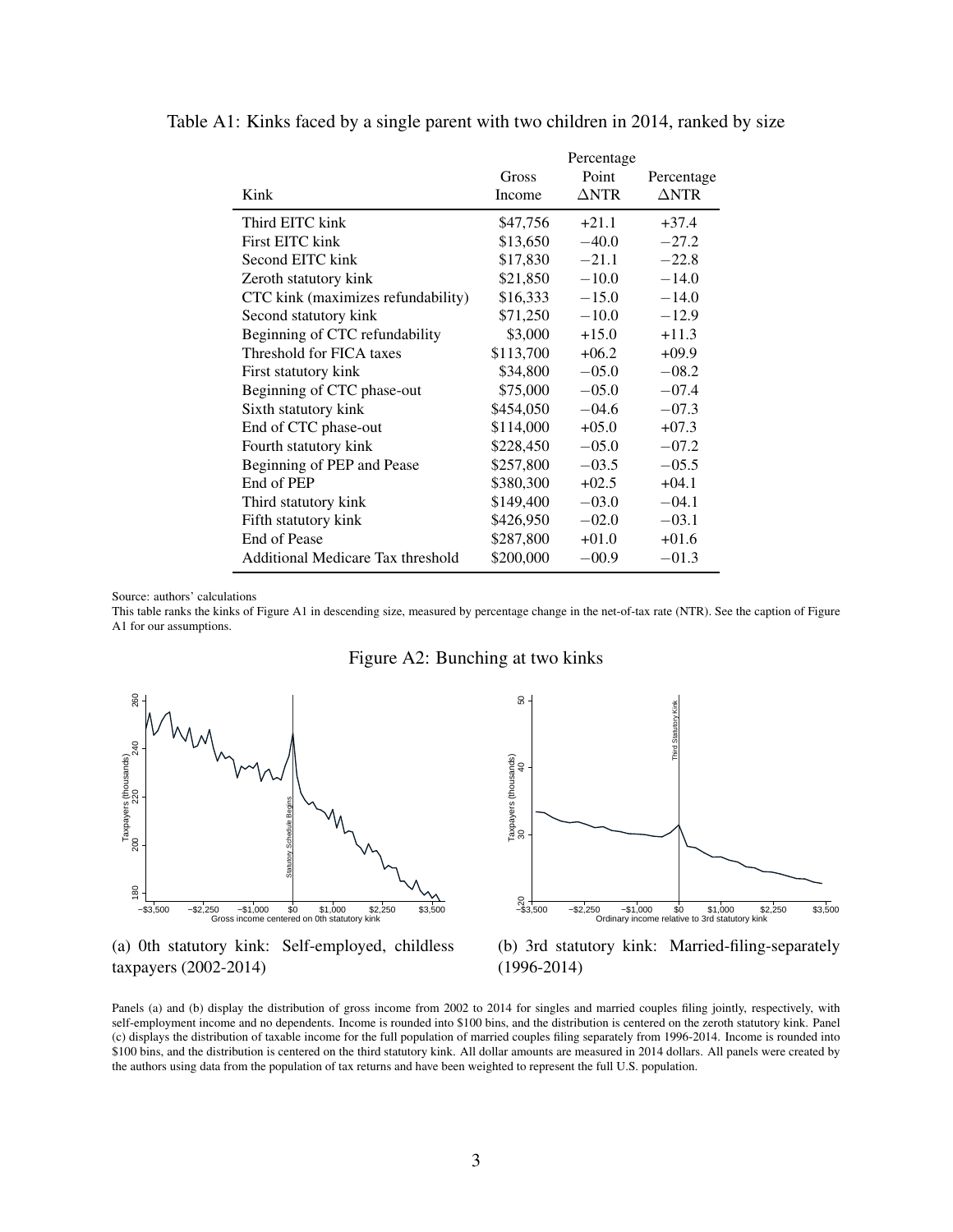Our default parameter values are  $\delta = \$150$ ,  $W = \$1500$ , and  $R = \$6000$ . Thus we assume that bunchers locate within \$1,500 of the kink. We use the observed distribution of income between \$1,500 and \$6,000 away from the kink to estimate the counterfactual distribution of income if the kink did not exist. We reallocate the bunching mass between \$1,500 and \$6,000 above the kink. All dollar figures here are presented in 2014 dollars.

Tables A2 and A3 test how these parameters affect our bunching coefficients for the four most responsive groups at the first EITC kink, using 2003 data. We choose this year as it is the most recent year in which self-employed, low-income taxpayers bunch *only* at the first EITC kink. Starting in 2004, we are constrained when choosing the size of the bunching region, as self-employed taxpayers bunch at the sometimes-nearby second EITC kink. We discuss this constraint in further detail in the body of the paper. By presenting 2003 estimates here, we avoid this issue and thus are able to test a wide range of parameter choices.

The results indicate that our findings are generally robust to parameter choice. For example, our preferred estimate for the bunching coefficient of the most responsive group in 2003 – single, self-employed individuals with one child – is 41.0 percent. That is, we estimate that 41.0 percent of taxpayers within the bunching window are bunchers. Binwidth choices of \$50 or \$150 lead to estimates of 41.3 percent and 40.6 percent, respectively, with small accompanying standard errors. Changing the bunching region by \$1,000 in either direction has somewhat larger effects, with alternative estimates of 36.4 percent and 44.6 percent, again with small standard errors. However, the parameter that has the most substantive effect on the estimates is the choice of bunching window. In particular, expanding the bunching window to \$2,000 causes the bunching coefficient to fall to 33.4 percent. This is unsurprising, as visual inspection of panel (a) of Figure A3 makes clear that far fewer taxpayers between \$1,500 and \$2,000 away from the kink should be classified as bunchers. Similarly, reducing the bunching window from \$1,500 to \$1,000 increases the bunching coefficient significantly, to 49.9 percent. This is also intuitive, as visual inspection clearly shows that a greater fraction of taxpayers within \$1,000 of the kink are bunchers relative to taxpayers within \$1,500 of the kink. One might have expected an even greater increase in the bunching coefficient. However, the reason the bunching coefficient does not rise more is that the counterfactual distributions are affected by the choice of bunching window. The observed distribution of income just outside of \$1,000 away from the kink appears to be elevated due to bunching, leading to artificially high estimates for the counterfactual distributions of income near the kink when a bunching window of \$1,000 is used.

Other groups show similar patterns. Our preferred bunching coefficient estimate for single, self-employed taxpayers with two children is 38.3 percent. Except for the choice of bunching window, all other permutations leave the bunching coefficient in the range [33.8%, 42.1%]. For these taxpayers a smaller bunching window of \$1,000 increases the estimate to 45.2 percent, and a larger bunching window reduces it to 31.4 percent. For married, self-employed taxpayers, our preferred bunching coefficient estimates are 28.7 percent and 28.0 percent, respectively, for those with one or two children. Except for the choice of bunching window, alternative estimates for these parameters lie in the range [25.3%, 30.9%]. For all cases, the bunching window could arguably be expanded from \$1,500 to \$2,000. This would generally decrease our bunching coefficients, but it would change the interpretation of the coefficient (from percentage within \$1,500 who are bunching to percentage within \$2,000 who are bunching) such that the drop in bunching coefficients would not substantively affect the count of total bunchers.

Tables A4 and A5 explore different functional form assumptions for the the construction of the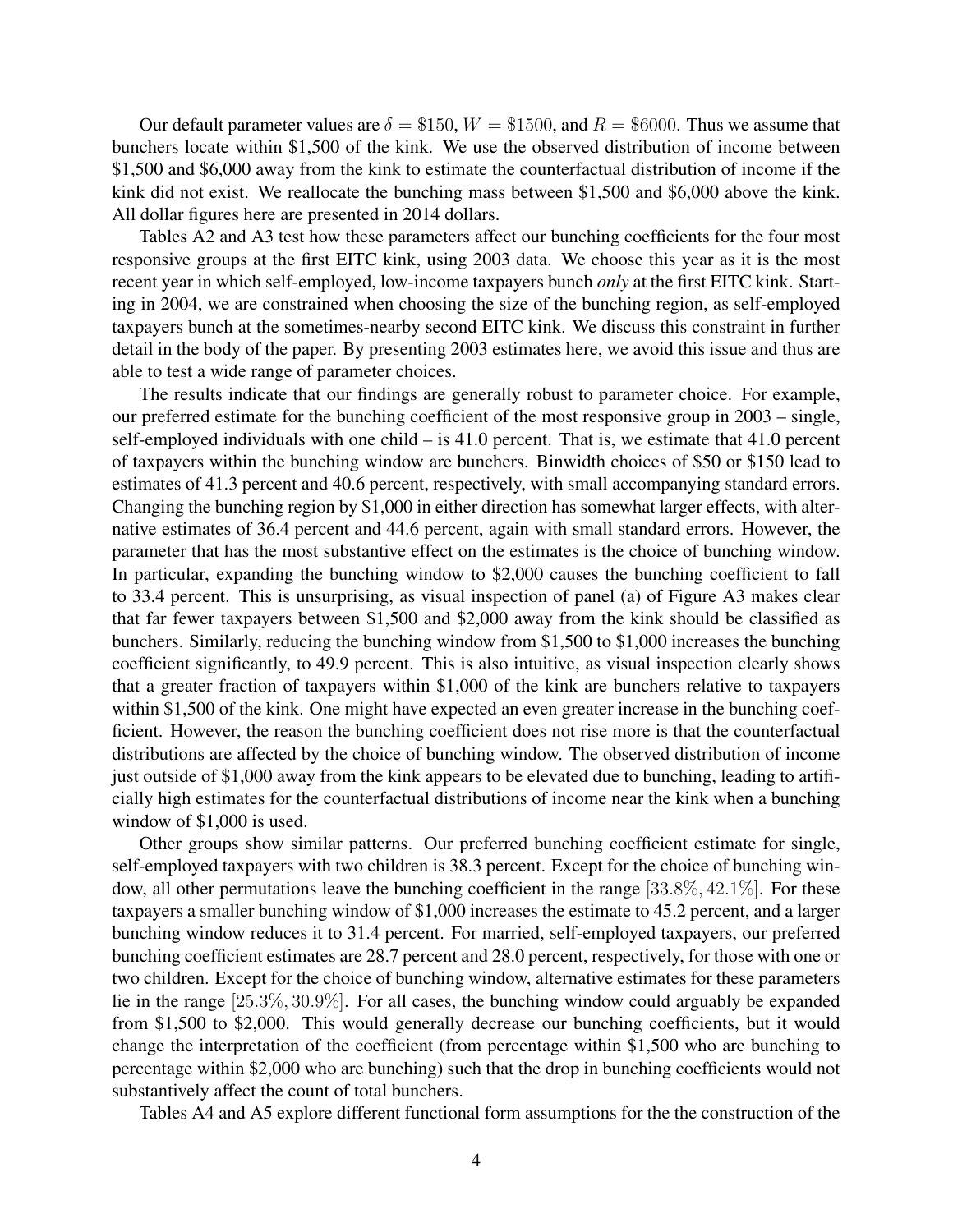|                                           | <b>Bunching</b><br>coefficient | Observations | Bin-width | Bunching<br>window | Bunching<br>region | Polynomial<br>degree |
|-------------------------------------------|--------------------------------|--------------|-----------|--------------------|--------------------|----------------------|
| Single,<br>self-employed,<br>one child    | 41.0%<br>$(1.2\%)$             | 53,800       | \$100     | \$1,500            | \$6,000            | 3                    |
|                                           | 49.9%<br>$(1.4\%)$             | 53,800       | \$100     | \$1,000            | \$6,000            | 3                    |
|                                           | 33.4%<br>$(1.2\%)$             | 53,800       | \$100     | \$2,000            | \$6,000            | 3                    |
|                                           | 36.4%<br>$(1.4\%)$             | 49,900       | \$100     | \$1,500            | \$5,000            | 3                    |
|                                           | 44.6%<br>$(1.2\%)$             | 57,100       | \$100     | \$1,500            | \$7,000            | 3                    |
|                                           | 41.3%<br>$(1.0\%)$             | 53,700       | \$50      | \$1,500            | \$6,000            | 3                    |
|                                           | 40.6%<br>$(1.5\%)$             | 53,900       | \$150     | \$1,500            | \$6,000            | 3                    |
| Single,<br>self-employed,<br>two children | 38.3%<br>$(1.2\%)$             | 45,400       | \$100     | \$1,500            | \$6,000            | $\mathfrak{Z}$       |
|                                           | 45.2%<br>$(1.6\%)$             | 45,400       | \$100     | \$1,000            | \$6,000            | 3                    |
|                                           | 31.4%<br>$(1.0\%)$             | 45,400       | \$100     | \$2,000            | \$6,000            | 3                    |
|                                           | 33.8%<br>$(1.3\%)$             | 42,600       | \$100     | \$1,500            | \$5,000            | 3                    |
|                                           | 42.1%<br>$(1.4\%)$             | 47,800       | \$100     | \$1,500            | \$7,000            | 3                    |
|                                           | 38.4%<br>$(1.0\%)$             | 45,300       | \$50      | \$1,500            | \$6,000            | $\mathfrak{Z}$       |
|                                           | 38.1%<br>$(1.4\%)$             | 45,500       | \$150     | \$1,500            | \$6,000            | 3                    |

Table A2: Bunching coefficients calculated at the first EITC kink in 2003

Bunching coefficients – the percentage of taxpayers within the bunching window that are estimated to be bunching – are reported for single, selfemployed, EITC-eligible filers with one or two children in 2003. Standard errors are in parentheses. The table shows the sensitivity of our estimates to variation in the estimation parameters, reported in the final four columns. Sample size reports the number of taxpayers within the bunching region and is rounded to the nearest hundred. The self-employed are those with nonzero self-employment income. Single status includes "head of household" filers. All figures are unweighted and reflect the authors' calculations using data from the population of tax returns.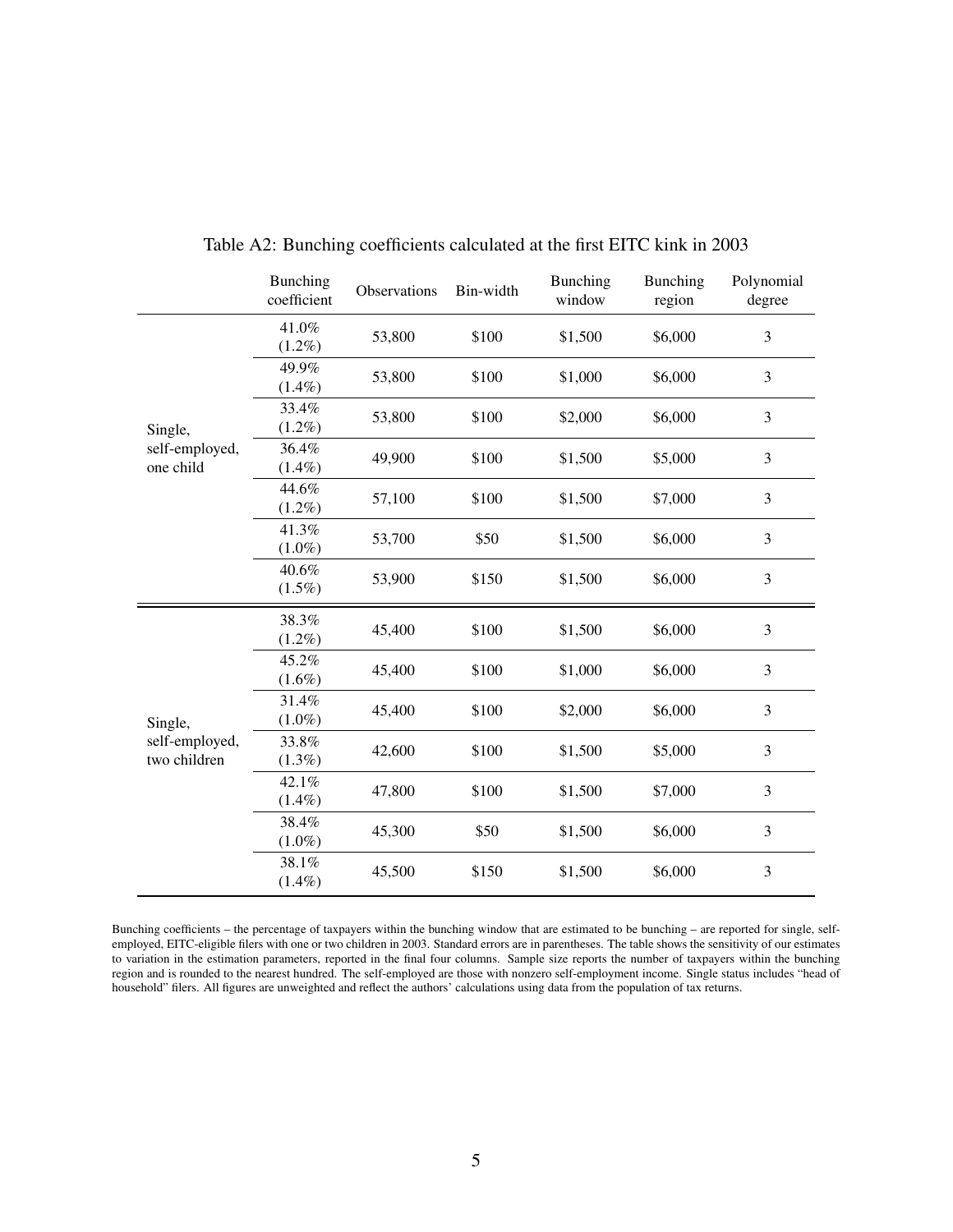|                                            | <b>Bunching</b><br>coefficient | Observations | Bin-width | <b>Bunching</b><br>window | <b>Bunching</b><br>region | Polynomial<br>degree |
|--------------------------------------------|--------------------------------|--------------|-----------|---------------------------|---------------------------|----------------------|
| Married,<br>self-employed,<br>one child    | 28.7%<br>$(1.2\%)$             | 16,600       | \$100     | \$1,500                   | \$6,000                   | 3                    |
|                                            | 36.8%<br>$(1.3\%)$             | 16,600       | \$100     | \$1,000                   | \$6,000                   | 3                    |
|                                            | 21.8%<br>$(1.4\%)$             | 16,600       | \$100     | \$2,000                   | \$6,000                   | 3                    |
|                                            | 25.8%<br>$(1.3\%)$             | 14,600       | \$100     | \$1,500                   | \$5,000                   | 3                    |
|                                            | 30.9%<br>$(1.1\%)$             | 18,400       | \$100     | \$1,500                   | \$7,000                   | 3                    |
|                                            | 29.0%<br>$(1.1\%)$             | 16,600       | \$50      | \$1,500                   | \$6,000                   | $\mathfrak{Z}$       |
|                                            | 28.5%<br>$(1.2\%)$             | 16,600       | \$150     | \$1,500                   | \$6,000                   | 3                    |
| Married,<br>self-employed,<br>two children | 28.0%<br>$(1.2\%)$             | 21,000       | \$100     | \$1,500                   | \$6,000                   | 3                    |
|                                            | 34.4%<br>$(1.3\%)$             | 21,000       | \$100     | \$1,000                   | \$6,000                   | 3                    |
|                                            | 23.0%<br>$(1.1\%)$             | 21,000       | \$100     | \$2,000                   | \$6,000                   | 3                    |
|                                            | 25.3%<br>$(1.4\%)$             | 18,500       | \$100     | \$1,500                   | \$5,000                   | $\mathfrak{Z}$       |
|                                            | 29.9%<br>$(1.1\%)$             | 23,300       | \$100     | \$1,500                   | \$7,000                   | 3                    |
|                                            | 28.1%<br>$(1.0\%)$             | 21,000       | \$50      | \$1,500                   | \$6,000                   | 3                    |
|                                            | 27.9%<br>$(1.3\%)$             | 21,100       | \$150     | \$1,500                   | \$6,000                   | 3                    |

Table A3: Bunching coefficients calculated at the first EITC kink in 2003

Bunching coefficients – the percentage of taxpayers within the bunching window that are estimated to be bunching – are reported for married, self-employed, EITC-eligible filers with one or two children in 2003. Standard errors are in parentheses. The table shows the sensitivity of our estimates to variation in the estimation parameters, reported in the final four columns. Sample size reports the number of taxpayers within the bunching region and is rounded to the nearest hundred. The self-employed are those with nonzero self-employment income. Married taxpayers who file separately are ineligible for the EITC and are excluded. All figures are unweighted and reflect the authors' calculations using data from the population of tax returns.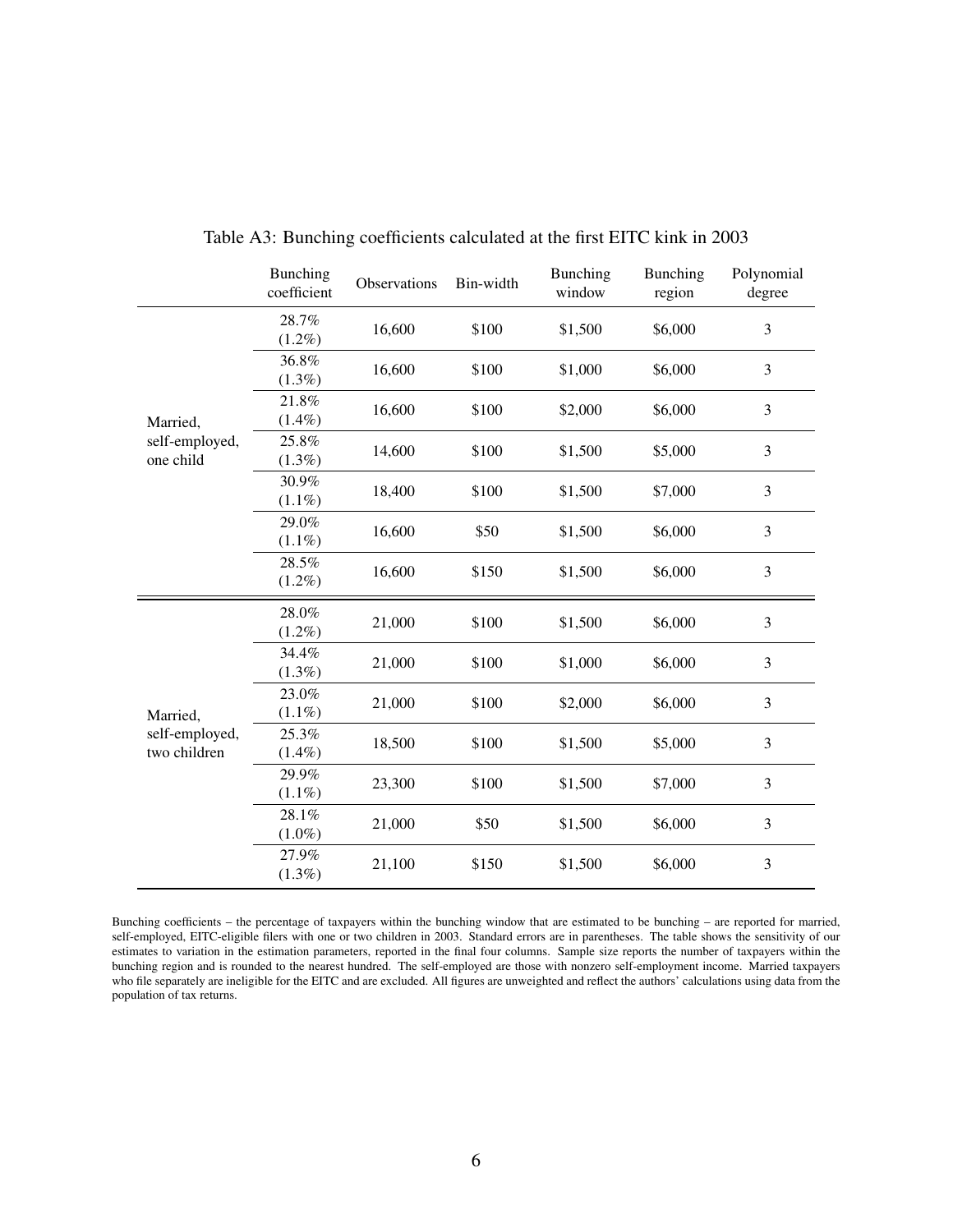|                                           | <b>Bunching</b><br>coefficient | Observations | Bin-width | Bunching<br>window | Bunching<br>region | Polynomial<br>degree |
|-------------------------------------------|--------------------------------|--------------|-----------|--------------------|--------------------|----------------------|
| Single,<br>self-employed,<br>one child    | 41.0%<br>$(1.2\%)$             | 53,800       | \$100     | \$1,500            | \$6,000            | 3                    |
|                                           | 51.4%<br>(1.7%)                | 53,800       | \$100     | \$1,500            | \$6,000            | $\mathbf{1}$         |
|                                           | 39.9%<br>(1.7%)                | 53,800       | \$100     | \$1,500            | \$6,000            | $\overline{2}$       |
|                                           | 35.6%<br>$(1.5\%)$             | 53,800       | \$100     | \$1,500            | \$6,000            | $\overline{4}$       |
|                                           | 35.8%<br>$(1.3\%)$             | 53,800       | \$100     | \$1,500            | \$6,000            | 5                    |
|                                           | 34.2%<br>$(1.9\%)$             | 53,800       | \$100     | \$1,500            | \$6,000            | 6                    |
|                                           | 34.3%<br>$(1.7\%)$             | 53,800       | \$100     | \$1,500            | \$6,000            | $\overline{7}$       |
| Single,<br>self-employed,<br>two children | 38.3%<br>$(1.2\%)$             | 45,400       | \$100     | \$1,500            | \$6,000            | 3                    |
|                                           | 52.3%<br>$(2.1\%)$             | 45,400       | \$100     | \$1,500            | \$6,000            | $\mathbf{1}$         |
|                                           | 37.2%<br>$(1.8\%)$             | 45,400       | \$100     | \$1,500            | \$6,000            | $\overline{2}$       |
|                                           | 31.7%<br>$(1.4\%)$             | 45,400       | \$100     | \$1,500            | \$6,000            | $\overline{4}$       |
|                                           | 32.0%<br>$(1.2\%)$             | 45,400       | \$100     | \$1,500            | \$6,000            | 5                    |
|                                           | 28.6%<br>$(1.6\%)$             | 45,400       | \$100     | \$1,500            | \$6,000            | 6                    |
|                                           | 28.7%<br>$(1.5\%)$             | 45,400       | \$100     | \$1,500            | \$6,000            | $\tau$               |

Table A4: Bunching coefficients calculated at the first EITC kink in 2003

Bunching coefficients – the percentage of taxpayers within the bunching window that are estimated to be bunching – are reported for single, selfemployed, EITC-eligible filers with one or two children in 2003. Standard errors are in parentheses. The table shows the sensitivity of our estimates to variation in the estimation parameters, reported in the final four columns. Sample size reports the number of taxpayers within the bunching region and is rounded to the nearest hundred. The self-employed are those with nonzero self-employment income. Single status includes "head of household" filers. All figures are unweighted and reflect the authors' calculations using data from the population of tax returns.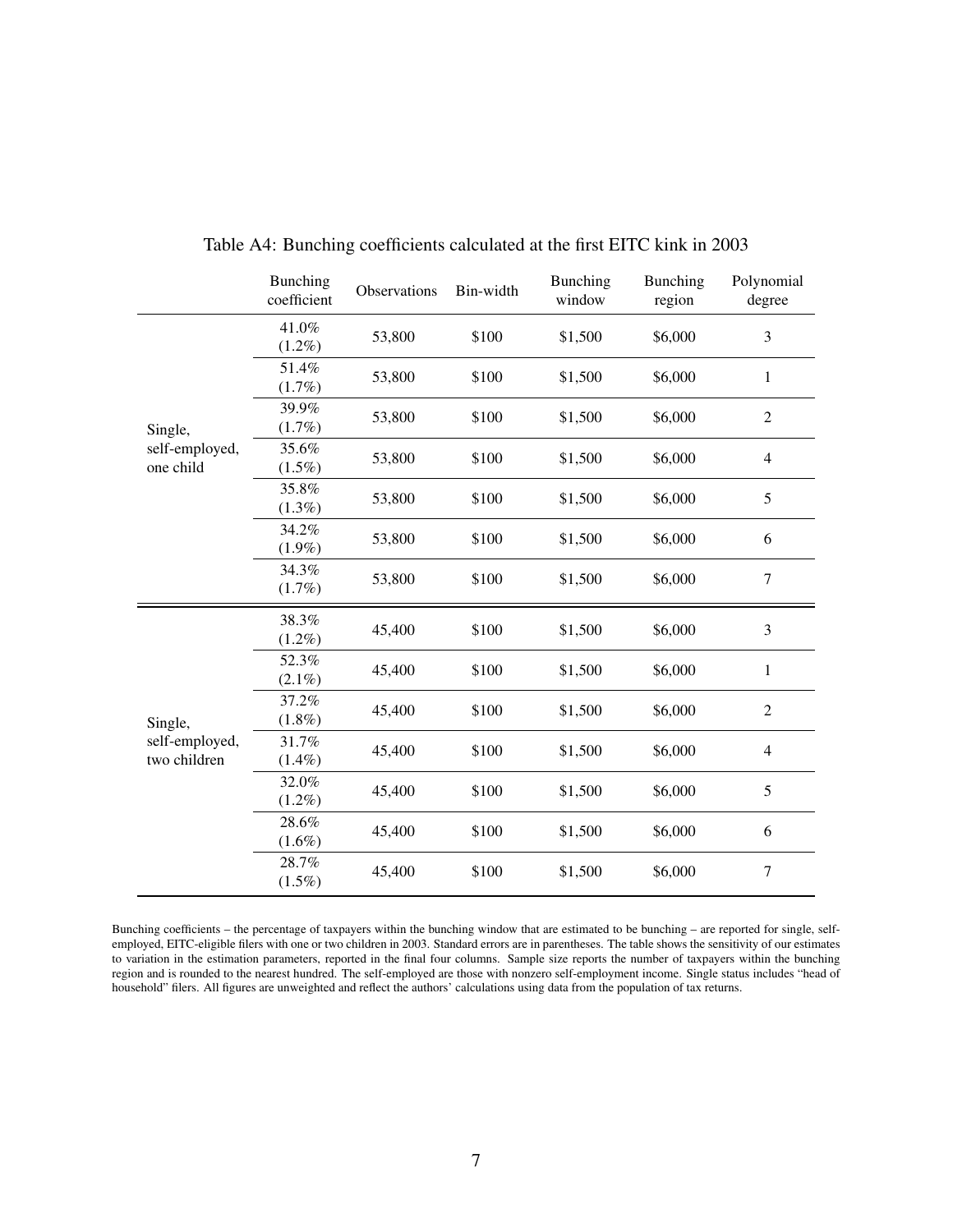|                                            | <b>Bunching</b><br>coefficient | Observations | Bin-width | <b>Bunching</b><br>window | <b>Bunching</b><br>region | Polynomial<br>degree |
|--------------------------------------------|--------------------------------|--------------|-----------|---------------------------|---------------------------|----------------------|
| Married,<br>self-employed,<br>one child    | 28.7%<br>$(1.2\%)$             | 16,600       | \$100     | \$1,500                   | \$6,000                   | 3                    |
|                                            | 34.2%<br>$(1.4\%)$             | 16,600       | \$100     | \$1,500                   | \$6,000                   | $\mathbf{1}$         |
|                                            | 27.9%<br>$(1.9\%)$             | 16,600       | \$100     | \$1,500                   | \$6,000                   | $\overline{2}$       |
|                                            | 25.8%<br>$(1.9\%)$             | 16,600       | \$100     | \$1,500                   | \$6,000                   | $\overline{4}$       |
|                                            | 26.0%<br>$(1.5\%)$             | 16,600       | \$100     | \$1,500                   | \$6,000                   | 5                    |
|                                            | 26.2%<br>$(2.5\%)$             | 16,600       | \$100     | \$1,500                   | \$6,000                   | 6                    |
|                                            | 26.2%<br>$(2.3\%)$             | 16,600       | \$100     | \$1,500                   | \$6,000                   | $\boldsymbol{7}$     |
| Married,<br>self-employed,<br>two children | 28.0%<br>$(1.2\%)$             | 21,000       | \$100     | \$1,500                   | \$6,000                   | 3                    |
|                                            | 33.4%<br>$(1.3\%)$             | 21,000       | \$100     | \$1,500                   | \$6,000                   | $\mathbf{1}$         |
|                                            | 27.2%<br>$(1.6\%)$             | 21,000       | \$100     | \$1,500                   | \$6,000                   | $\overline{2}$       |
|                                            | 25.6%<br>$(1.6\%)$             | 21,000       | \$100     | \$1,500                   | \$6,000                   | $\overline{4}$       |
|                                            | 25.7%<br>(1.7%)                | 21,000       | \$100     | \$1,500                   | \$6,000                   | 5                    |
|                                            | 20.4%<br>$(2.2\%)$             | 21,000       | \$100     | \$1,500                   | \$6,000                   | 6                    |
|                                            | 20.4%<br>$(1.9\%)$             | 21,000       | \$100     | \$1,500                   | \$6,000                   | 7                    |

Table A5: Bunching coefficients calculated at the first EITC kink in 2003

Bunching coefficients – the percentage of taxpayers within the bunching window that are estimated to be bunching – are reported for married, self-employed, EITC-eligible filers with one or two children in 2003. Standard errors are in parentheses. The table shows the sensitivity of our estimates to variation in the estimation parameters, reported in the final four columns. Sample size reports the number of taxpayers within the bunching region and is rounded to the nearest hundred. The self-employed are those with nonzero self-employment income. Married taxpayers who file separately are ineligible for the EITC and are excluded. All figures are unweighted and reflect the authors' calculations using data from the population of tax returns.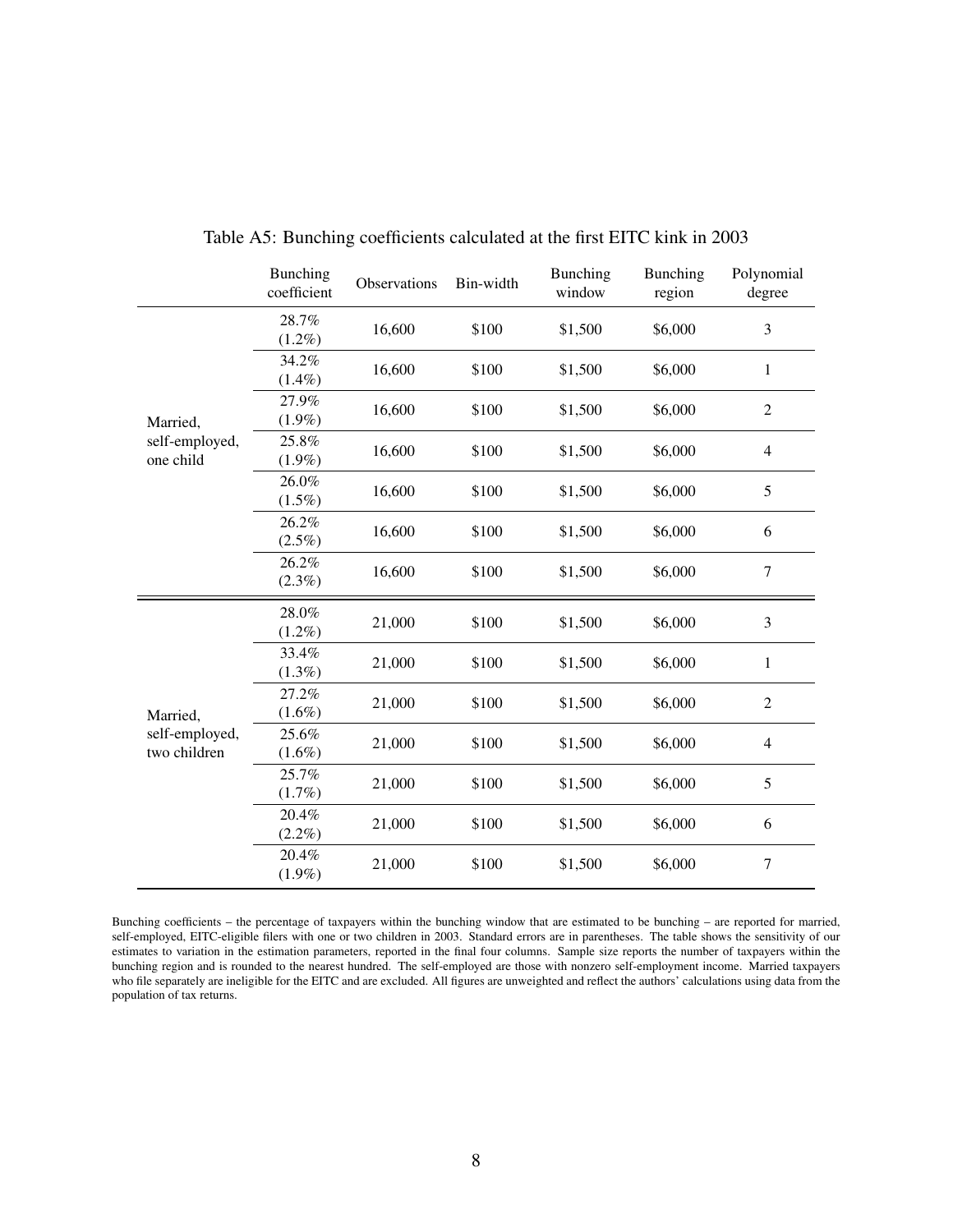

Figure A3: Income distribution of self-employed taxpayers near the first EITC kink in 2003

The distribution of income is displayed for various household types in 2003. Single status includes "head of household" filers. The self-employed are those with nonzero self-employment income. All panels were created by the authors using data from the population of tax returns and have been weighted to represent the full U.S. population. All dollar amounts are measured in 2014 dollars.

counterfactual distributions of income. Our default functional form is a polynomial of degree 3. The tables explore alternative choices for polynomial degree, ranging from one to seven. Again our default estimates are presented in the first rows of the tables. Across all four groups, a linear counterfactual density (degree 1) leads to a higher bunching coefficient, implying a greater number of bunchers than we estimate in our preferred specification. This is because the linear fit does not account for the curvature of the densities leading up to the kink, which the four panels of Figure A3 illustrate. It is not clear whether we *should* account for this curvature, as it may be a byproduct of the bunching itself. However, we take the conservative approach by selecting a thirddegree polynomial, resulting in a lower estimate for the number of bunchers than the first-degree polynomial would imply.

Other polynomial degrees tested  $(2, 4-7)$  generally result in smaller bunching coefficients – and thus a weaker overall magnitude of bunching – relative to the third-degree polynomial. Thus perhaps an even more conservative approach would be to use one of these polynomial degrees.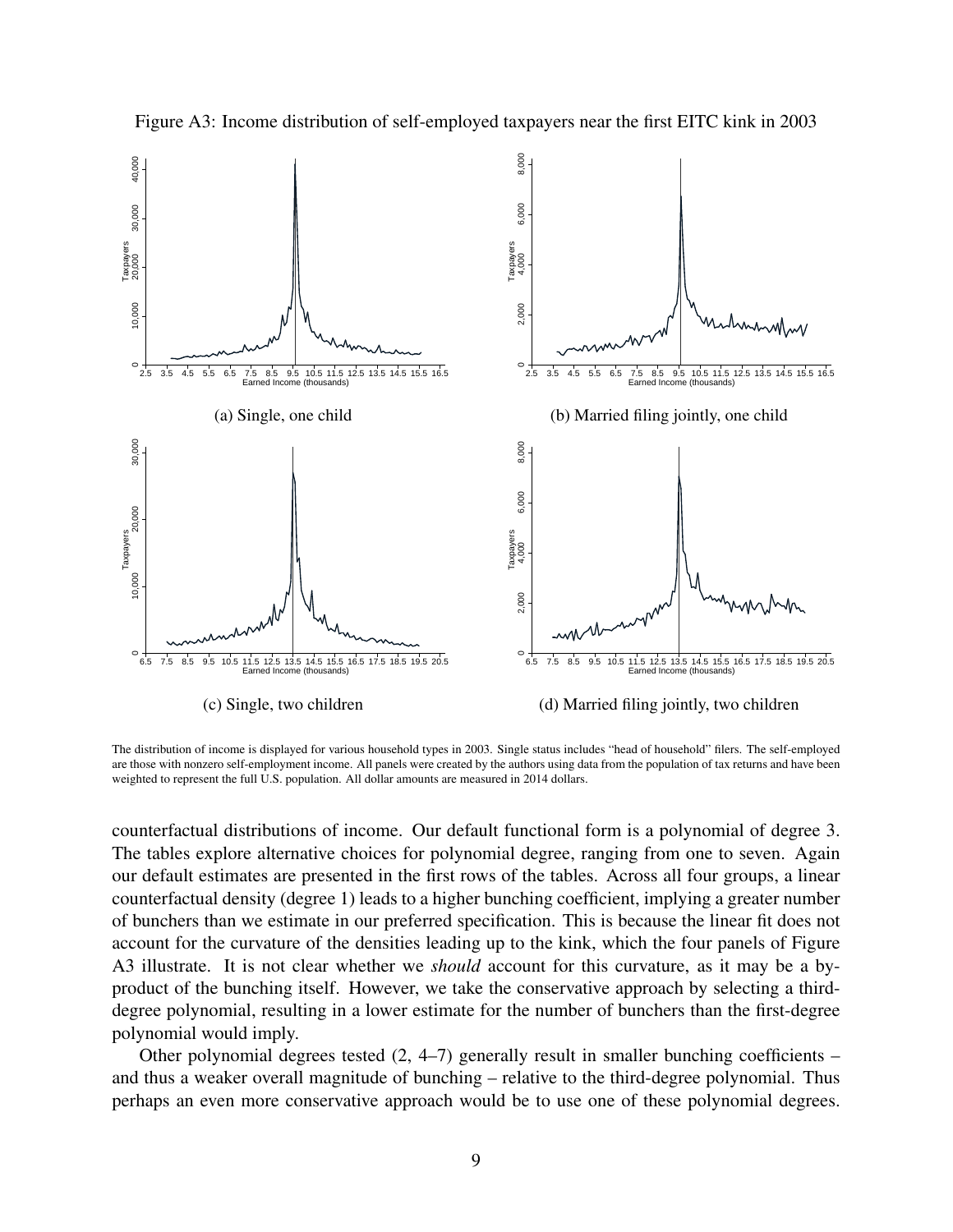

Figure A4: Alternative polynomial degrees for counterfactual estimation

Actual and counterfactual distributions of income are displayed for varying polynomial degrees. The population is single, self-employed taxpayers with two children in 2014. All panels were created by the authors using data from the population of tax returns.

However, in the process of selecting our preferred specification, we observed the performance of different polynomial degrees across a wide variety of demographic groups. In our judgment, higher order polynomials tend to overfit the data. As an example, panel (d) of Figure A4 shows a seventh-degree polynomial for single, self-employed taxpayers with two children in 2014. The counterfactual density retains a relatively steep hump near the kink area. This is due to the upward curvature as the counterfactual approaches the kink, and is likely an artifact of the bunching at the kink, rather than what we would expect if the kink were removed. The third-degree polynomial featured in panel (c), in contrast, has a wider, shallower hump that we view as more realistic.

In panel (b), we see that the second-degree polynomial takes this even further, with a smooth, symmetric hump throughout the region. We view this counterfactual as implausible as well, as it features elevated mass to the left of the kink. Overall, we chose the lowest degree polynomial that we viewed as reliably producing reasonable counterfactuals across a wide variety of demographic groups and income distribution patterns.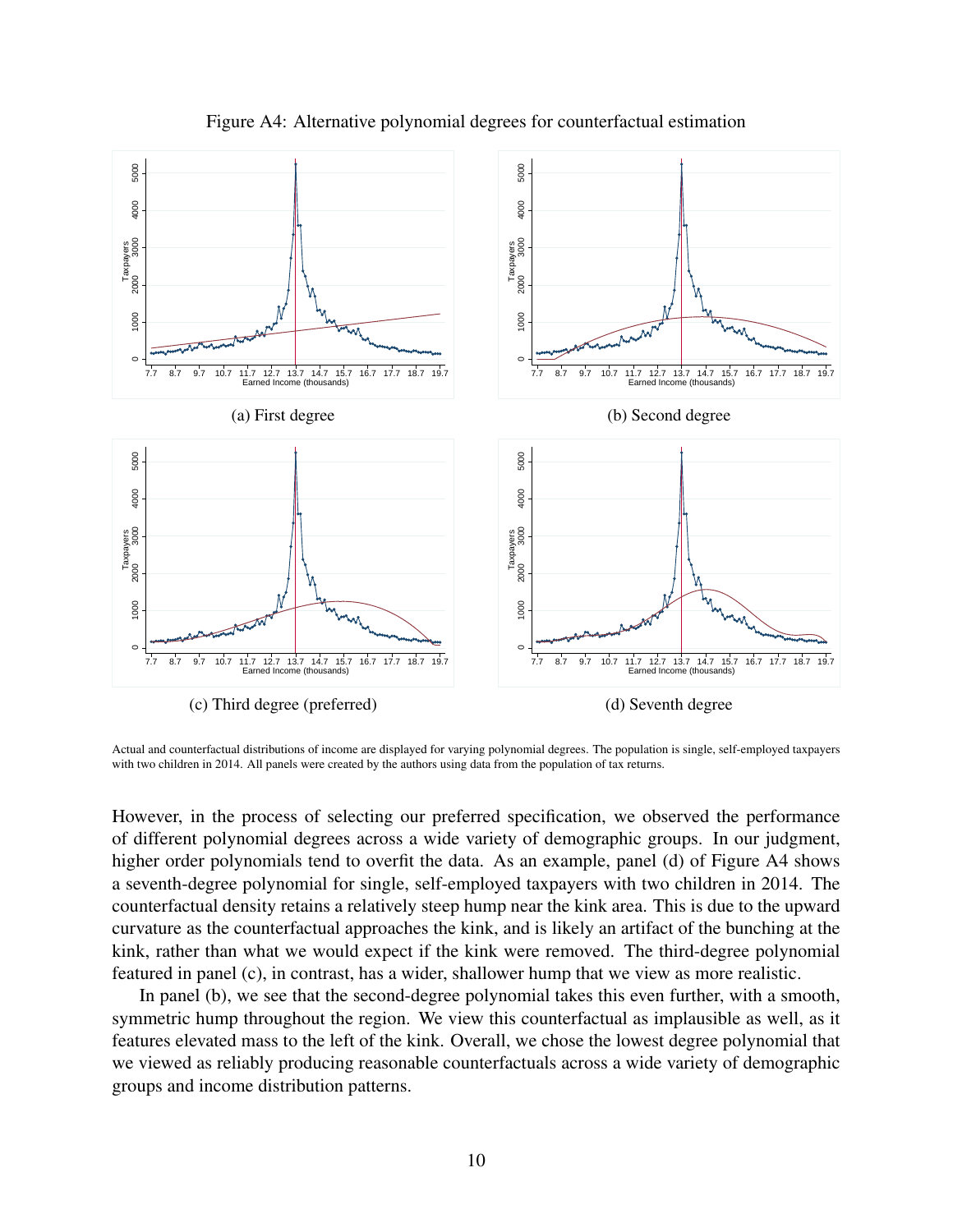## Appendix B: Descriptive Statistics

Table B1 displays a battery of descriptive statistics for our Main Sample, with dollar values adjusted for inflation to 2014 levels. Here, as in the body of the paper, earned income refers to income that qualifies for the EITC and is equal to the sum of wages, self-employment income, and longterm disability income less one-half of self-employment "payroll" taxes. Self-employment income refers to income reported on Schedule SE. The table shows that tax units with earned income earn around \$55,300 on average. This is primarily composed of wage income, which averages around \$53,800 for tax units who receive it. As expected, the income distribution is highly skewed, with median incomes far below average incomes. Though the table does not report it, 12 percent of tax units in our sample have self-employment income, 18 percent receive the EITC, 56 percent use paid tax preparers, and 40 percent are married.

Table B1: Main Sample descriptive statistics (1996-2014)

|                           | Unconditional               |        |         | If greater than zero |           |         |
|---------------------------|-----------------------------|--------|---------|----------------------|-----------|---------|
|                           | Median<br>Std. Dev.<br>Mean |        | Median  | Mean                 | Std. Dev. |         |
| Earned income             | 28,354                      | 48,931 | 175,353 | 34,058               | 55,286    | 185,432 |
| Wages and tips            | 26,031                      | 45,005 | 163,159 | 34,395               | 53,804    | 177,066 |
| Self-employment income    | $\theta$                    | 3,767  | 60,881  | 10,050               | 31,717    | 173,957 |
| Long-term disability      | $\Omega$                    | 349    | 2,704   | 13,640               | 15,086    | 9,683   |
| Number of dependents      | $\Omega$                    | 0.61   | 0.93    | 2                    | 1.70      | 0.74    |
| <b>Total Observations</b> | 257,514,918                 |        |         |                      |           |         |

All dollar amounts reflect taxpayer-reported figures and are inflation adjusted to 2014 levels. The number of dependents is censored such that the 6 percent of observations with three or more dependents are encoded as having three dependents. All figures reflect the authors' calculations using data from the population of tax returns.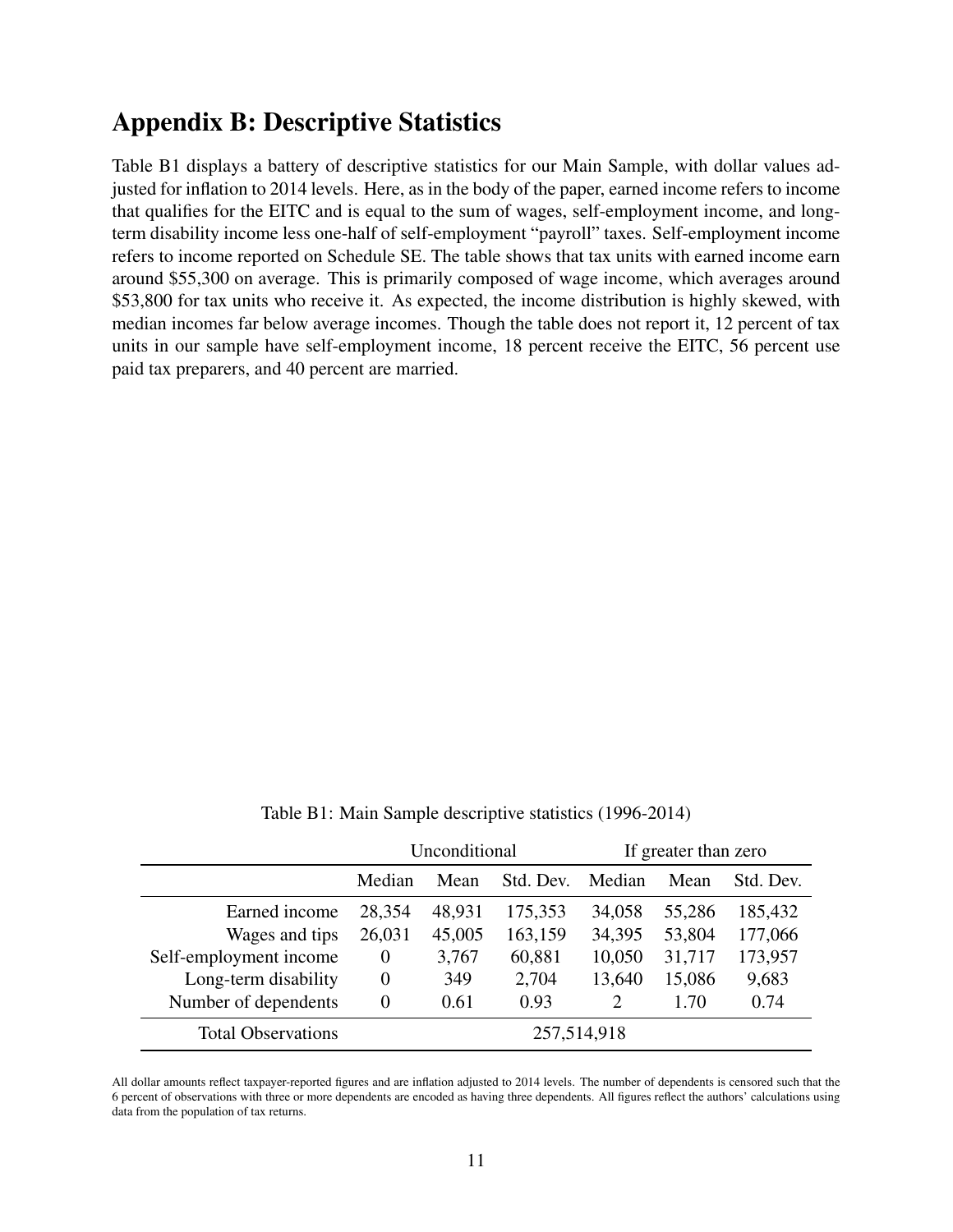# Appendix C: Kinks That Do Not Generate Bunching

Here we describe the kinks we study that do not generate meaningful bunching patterns. These include certain state kinks as well as federal statutory kinks and effective kinks created by phaseouts of personal exemptions, itemized deductions, and the American Opportunity Tax Credit.

#### C.1 Third, Fourth, Fifth, and Six Statutory Kinks

Figure C1 shows the general absence of bunching at the third, fourth, fifth, and sixth kinks in the federal statutory schedule. Because the mass is so thin at these higher income levels, we use the universe of tax returns to construct this figure, rather than the ten percent sample used in the Main Sample. Panels (a), (b), and (c) pool across all years of our sample, 1996 to 2014. Panel (d) pools across 2013 and 2014, because these are the only years during our sample period when this kink exists. During our sample period, marginal tax rates changed by between two to five percentage points at these kinks. The lack of bunching is perhaps unsurprising given these relatively weak incentives.

### C.2 PEP and Pease

When determining taxable income, both personal exemptions and itemized deductions phase-out at high incomes, creating discontinuities in the budget constraints of high-income taxpayers. Our evidence suggests taxpayers do not respond to these incentives, but we describe them here for completeness. The phase-outs discussed in this section were in effect during our sample from 1996 to 2005 but were gradually removed beginning in 2006, with full removal from 2010 to 2012. They have since been reinstated; however, for brevity, we do not discuss the 2013-2014 parameters.

The personal exemption phase-out (PEP) is a step function of adjusted gross income (AGI), generating notches in the budget constraint. Personal exemptions are reduced by 2 percent for each \$2,500 of income exceeding the phase-out threshold until exemptions are exhausted. The beginning of the phase-out varies by filing status: \$145,950 for singles, \$182,450 for head of household, and \$218,950 for married couples filing jointly in 2005. For all filers, the end of the phase-out region is \$122,500 above the beginning.

The itemized deduction phase-out – often referred to as "Pease" after former Ohio Congressman Donald Pease – reduces certain itemized deductions at a rate of 3 cents per dollar of AGI exceeding the threshold. Pease does not apply against itemized deductions generated from casualty and theft losses, investment interest, gambling losses, or medical expenses. The total percentage of itemized deductions eliminated by Pease is capped at 80 percent per taxpayer. Throughout the time period we study (1996-2005) this threshold is the same for all filing statuses except married couples filing separately, for whom the threshold is halved. In 2005 the threshold was \$145,950 (\$72,975), identical to the PEP threshold for singles.

Pease creates relatively small changes in marginal tax rates at its introduction and conclusion. For example, suppose a head of household with three children claims \$20,000 of itemized deductions and earns exactly the Pease threshold of \$145,950 in 2005. For a marginal increase of \$1,000 above the Pease threshold, qualified itemized deductions are reduced by 3 percent, meaning the individual has 30 additional dollars of taxable income. If the taxpayer faces an initial marginal tax rate of 31 percent, she would see her marginal rate increase by around 1 percentage point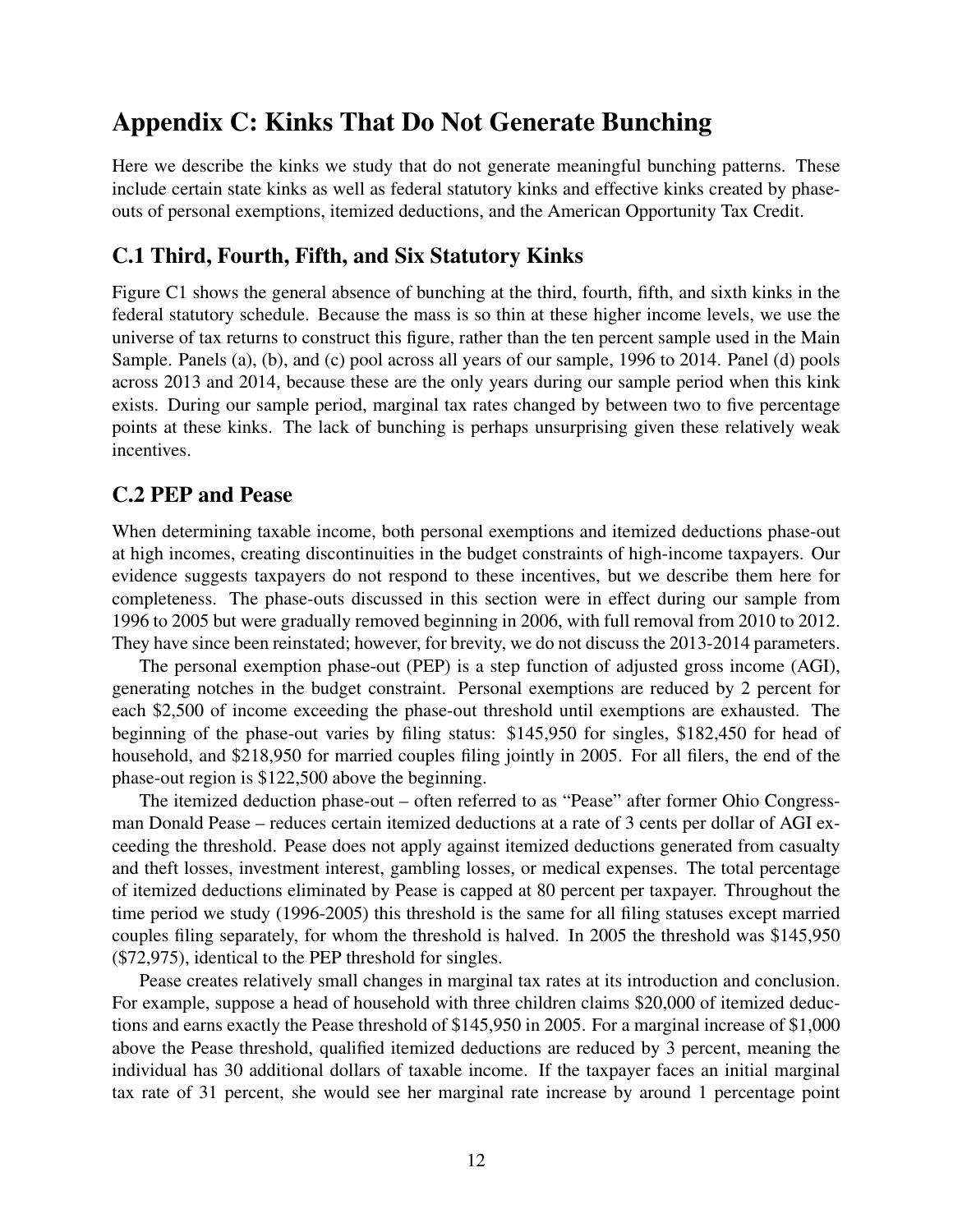



Distributions of ordinary taxable income – centered around the third, fourth, fifth, and sixth statutory kinks – are displayed. The sixth statutory kink only existed in years 2013 and 2014 during our sample period. Bin widths are \$200. All panels were created by the authors using data from the population of tax returns. Unlike in the Main Sample, here the data comprise the universe of individual tax returns and all dollars are nominal.

 $(\$30 \times 31\%/\$1000)$  as a result of Pease, creating a small convex kink. Similarly, once Pease is phased out the change is also around 1 percentage point, which creates a small non-convex kink.

PEP generates larger marginal tax rate increases than Pease. However, because the discontinuities PEP generates are notches, not kinks, assumptions are needed to calculate the magnitude of the discontinuity relative to a kink. For example, the size of a kink is determined by the difference between the net-of-tax rates (one minus the marginal tax rate) on either side of a kink. Calculating the size of a notch requires an assumption about the incremental size of a marginal response by the taxpayer.

Suppose a taxpayer earns income at the PEP threshold. She has four personal exemptions, which reduce taxable income by  $4 \times $3,200 = $12,800$ . If this taxpayer earns at least 1 additional dollar but less than 2,500 additional dollars, her personal exemptions will be reduced by \$256  $(2\% \times \$12,800)$ . Assuming her marginal tax rate is 31 percent initially, this increases her tax liability by  $31\% \times $256 = $79.36$ . If we assume a marginal response constitutes a \$1 change in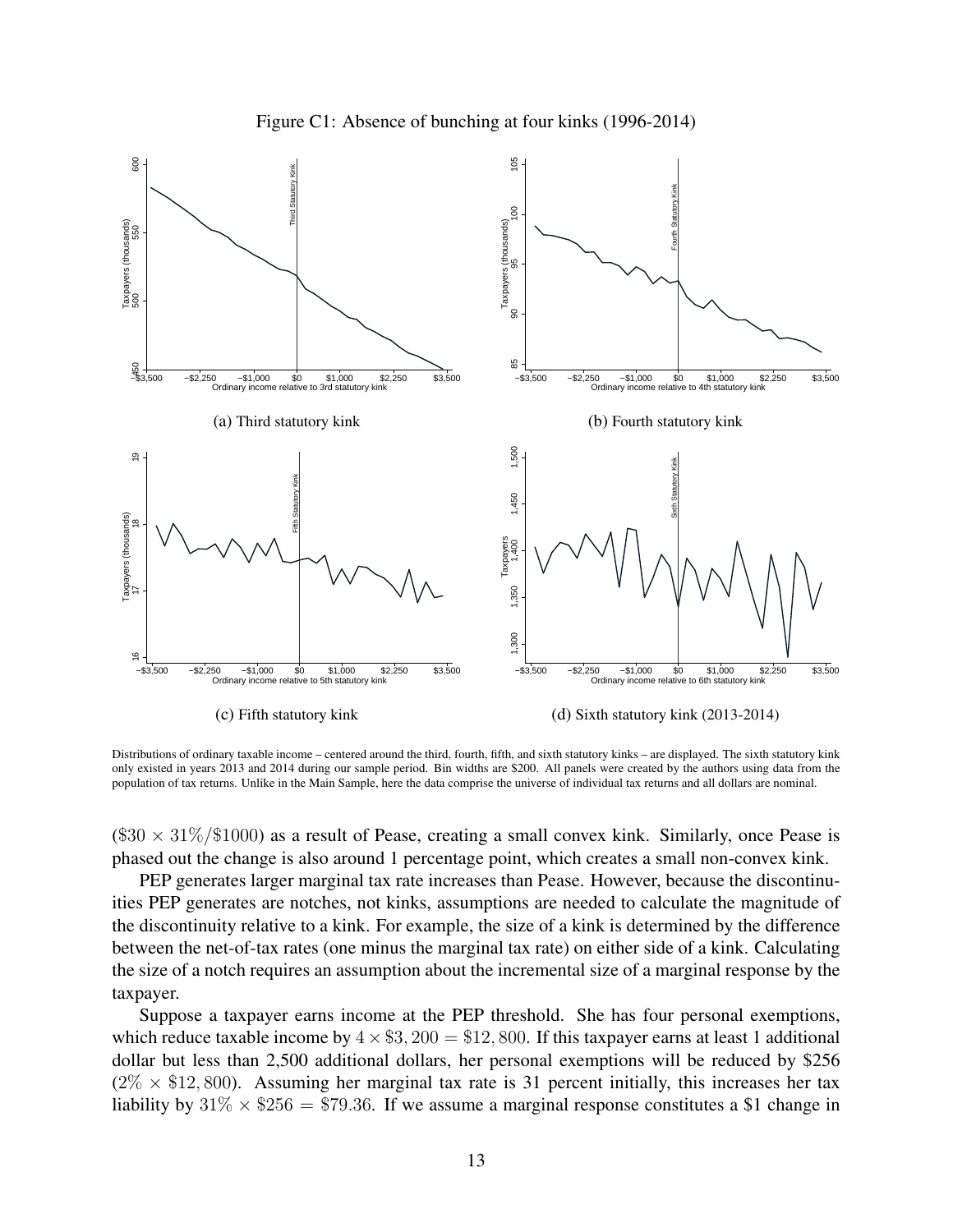income, the implicit change in marginal tax rates is 7,936 percentage points. If instead we assume the marginal response is \$1,000, the implicit change in marginal tax rates is 7.936 percentage points. We take the most conservative measure, assuming the income increment is the full \$2,500. Thus we take this taxpayer's kink size to be 3.17 percentage points.

We study bunching at the PEP and Pease kinks using the universe of tax returns from 1996 to 2005. We find no evidence of bunching for any groups in any year. Given that these kinks are fairly small, and given the lack of bunching at other high-income kinks, it is perhaps unsurprising that PEP and Pease do not generate bunching.

### C.3 American Opportunity Tax Credit

The American Opportunity Tax Credit (AOTC) is a partially refundable tax credit for qualified post-secondary education expenses. The maximum credit amount is \$2,500 per eligible student, which is achieved by having at least \$4,000 in qualified expenses per eligible student. The credit is refundable at a 40 percent rate, up to a maximum of \$1,000 per eligible student. The AOTC creates kinks at two points: a convex kink at the beginning, and a non-convex kink at the end of the phase-out region. For single-headed tax units the phase-out begins at \$80,000 of modified adjusted gross income (MAGI), and ends at \$90,000. For married-filing-jointly taxpayers, the phase-out begins at \$160,000 and ends at \$180,000. These phase-out regions create effective marginal tax rate vary by number of students with qualifying expenses. A single-headed tax unit with two student dependents who each have qualifying expenses exceeding \$4,000 experiences an effective marginal tax rate increase of 50 percentage points at \$80,000 of MAGI. The analogous marginal tax rate increase for married tax units is 25 percentage points at \$160,000, as the phase-out region is twice as long (ending at \$180,000).

We study bunching at AOTC kinks using the universe of tax returns from 2009 to 2014 that claim the AOTC. We study only the convex kinks marking the beginning of the phase-out, as taxpayers just above the end of the phase-out do not claim the credit and therefore we cannot cleanly identify the relevant population of eligible taxpayers. For most taxpayers, in most years, there is no bunching response at the convex kink. For the few tax units types that do appear to bunch in certain years, the magnitude of the response is economically trivial. Given the size of these kinks, it is surprising they do not provoke a meaningful bunching response. In many cases, the convex AOTC kink causes increases in marginal tax rates that are similar in magnitude to the EITC and CTC kinks. Thus it provides an opportunity to test the hypothesis that high-income taxpayers would bunch if they faced incentives similar to the EITC or CTC. However, an important difference between the AOTC and the EITC or CTC is that the AOTC does not mark the refundmaximizing kink for any taxpayers in any year.

### C.4 State Kinks

In a further search for responsiveness to tax kinks among high-income taxpayers, we tested for bunching at a few kinks marking the top tax bracket in state tax schedules. California had a kink that increased marginal tax rates by one percentage point at \$1 million of taxable income during 2006 to 2014. For most years, this kink applied regardless of filing status; however, in 2011 the kink was \$2 million for married couples filing jointly. Connecticut had a kink that increased marginal tax rates by 1.5 percentage points at \$500,000 (\$1 million for married couples filing